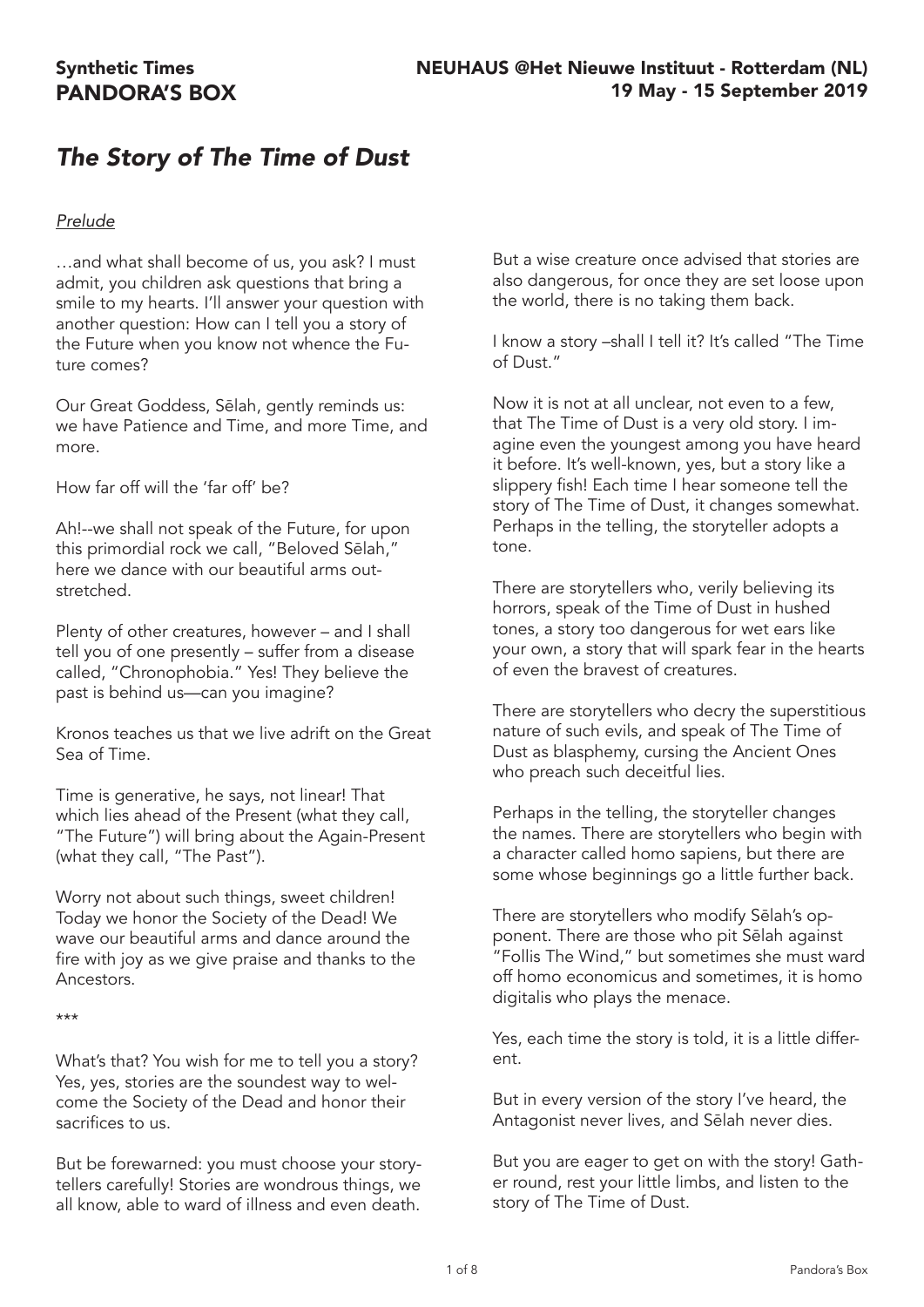### *The Time of Dust*

They say it all began with a Flood. They say that the heavens clapped and churned and the rains poured down for forty days and forty nights. They say that the mighty swell of the seas engulfed Sēlah's horizons, and that all the errors of the previous era were wiped clean. Sēlah was impregnated with grace; her mountainous belly rumbled and with undulating waves, she opened up like a bud. Sáydakah, Goddess of Charity, never left her sister's side, and in this way, the Sorcerers came into the world.

Like all her children, Sēlah loved the Sorcerers. She and the other goddesses gave them many gifts. Sáydakah opened up their heads and placed intellect and curiosity inside. Feronía, Goddess of the Humble and the Free, opened up their mouths and placed language inside. And their beloved mother, Sēlah, gently opened up their tiny fists and placed in the palms of their hands the gift of fire. The Sorcerers grew to be quite clever, and with the best intentions, they set out to putting their gifts to good use. Oh, how they loved to chatter on and on about knowledge and truth. They grew to love facts and figures and made much ado about nothing.

Most of all, the Sorcerers were fascinated by the gift of fire, and they created a great many things with it, including all the civilizing arts: writing, medicine, metallurgy, and mathematics; agriculture, architecture, and astronomy. They marveled over their own creations and fell deeply in love with them. They began to worship the gleam of fire that made it all possible, and in its honor, they fashioned idols of silver and gold.

These idols, Sádakah remarked, looked very much like the Sorcerers themselves! Each time the sorcerers bowed before their idols, they saw their own image reflected back to them. Somehow, though, they hadn't the eyes to see it. All they saw was the shine and glow of silver and gold reflected by the light of the fire. Sēlah watched, smiling.

But Feronía objected; "They project a world in order to consume it!" Indulging in their new idols, and busy with accelerating the arts in their workshops, the Sorcerers became so busy that, little by little, they began to forget, their own creators. Truth be told, Sēlah and Sáydakah did not mind that much. They know how selfish children can be sometimes. They loved the sorcerers unconditionally, but worried after them, like mothers often do.

But not Feronía. She was unsettled. She did not approve of these idols; the sorcerers' handiwork was impressive, yes, but she wondered to herself at their growing perversions: "Now they are consuming themselves – the cannibals! Are they suicidal?"

Feronía had every right to worry. Soon, the idols took on a life of their own. Their heavy metals bled down, down, down, to infiltrate the underworld of tiny organisms who lived deep within Sēlah's rich soil. From this ungodly union between the metals and the mycelium, a new beast formed, slowly gaining in size and strength.

Hidden beneath the earth, these beasts remained invisible to the Sorcerers, who continued to busy themselves with their civilizing arts. Unbeknownst to them, the silent molecular world beneath them was spreading. It spread from deep in the soil, across the land and out to sea, back up and through all River's tributaries, into the mountains and down to the valleys, and finally, soaring up to the heavens. Silently and diligently, it surrounded the Sorcerers. These silent beasts slithered, encircling Sēlah's bosom and borders. Sēlah and her sister watched in alarm as the beasts worked- knitting and weaving a beautiful, invisible web in and through, warp and woof, surrounding the innocent Sorcerers, and lying in wait like spiders.

Sēlah become mad with worry: "The poor dears, they cannot see the invisible monsters! We must warn them. Feronía, go to them; warn them what is happening. Warn them that their idols have turned against them."

Feronía made haste to the land of Sorcerers. She lit a lantern and appeared among them, transfixing them with her glances. There in the marketplace, she, Goddess of the Humble and Free, pleaded with them. "I mean to tell you! Do you not see them? The beasts who encircle Great Sēlah and threaten your time here? I beseech you – remain true to Sēlah. Do not believe in those false idols – they are poisoners, and despisers of life. They will bury you with their own hands!"

Feronía went silent, giving pause as one does in the respectful naming of Sēlah.

The sorcerers looked at her with surprise, and broke the silence with laughter. They turned their backs on her and returned to their work.

Greatly saddened, Feronía hastily returned to the sisters.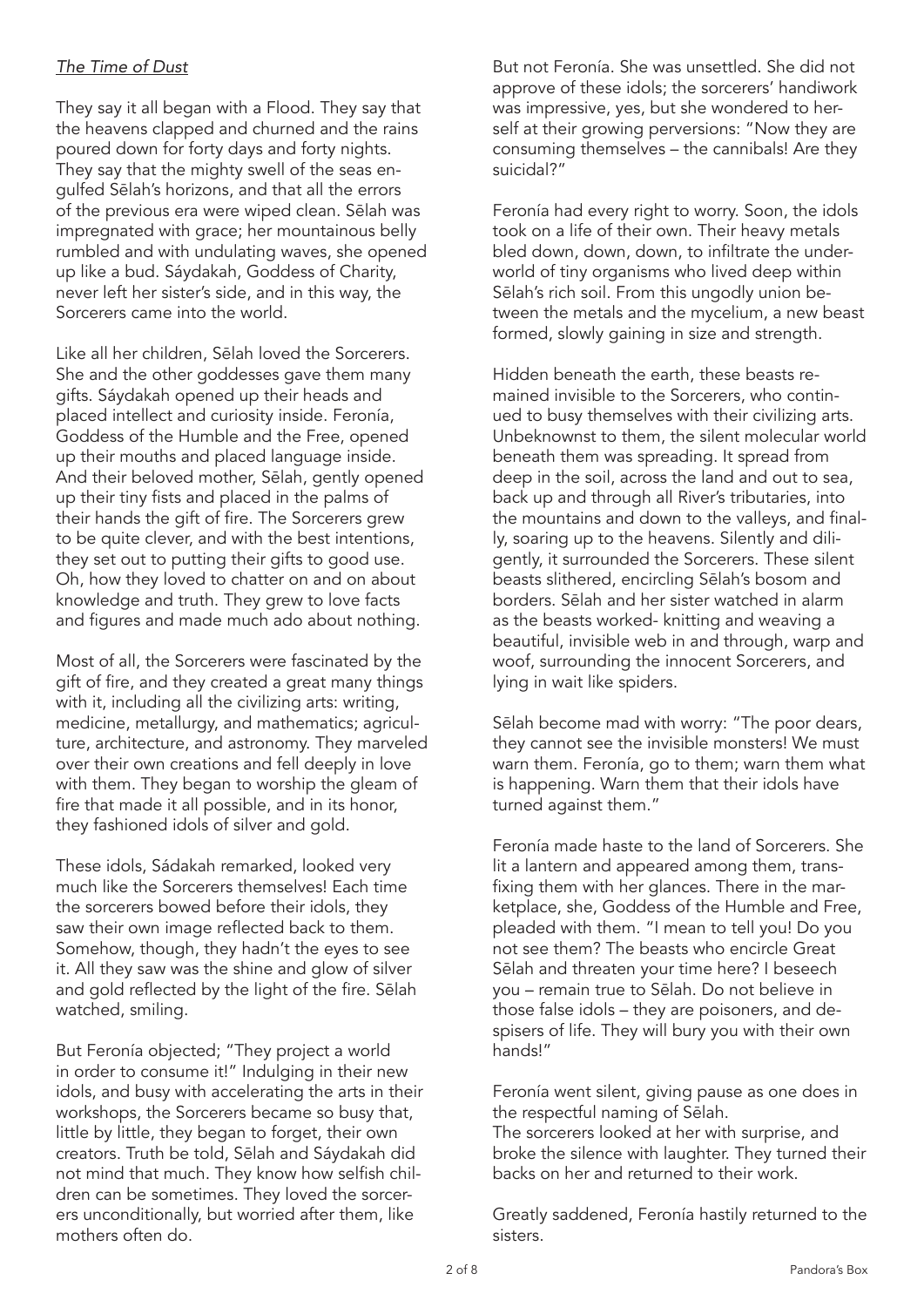"They laugh," she said, "They do not understand me. I am not the mouth for their ears." Sáydakah wondered, "Must one first shatter their ears to teach them to hear with their arms?"

The three goddesses watched helplessly as the Sorcerers accelerated their arts, and went on worshipping themselves blindly. They could not see the invisible beasts, and yet there were signs. The Sorcerers had begun to grow ill, and to fight amongst each other. Deceit and lies became common among them, they could no longer trust one another. In consolation, they intensified their trust and love in the idols.

They continued pecking at mere dust; they could not see the destruction that the Invisible Beasts had wrought upon them. They could not notice the disappearance of the other creatures who had lived among them; they could not see the waters dry up, nor the blackened air. The sicker they became, the more stubborn it seemed was their will to unsee that the they were dying.

Sēlah's worry worked itself into a mother's frenzy. If the sorcerers could not see the Invisible Beasts, perhaps she could send them a message? They were so clever, she reminded herself, she hoped they could use their other senses or their intellect to detect the dangers growing up around them. Sēlah intensified the bitterness of everything they tasted. She choked them with her atmosphere. She sent violent storms to disturb them. She sent heat and disease to torment them. The sorcerers responded with thoughts and prayers for their idols of silver and gold.

Disturbed, Sēlah wiggled her toes, scratching lines like scars in the dust.

With pain in heart, Sēlah made one final attempt; she took away the sorcerer's children. If they were born at all, they died soon after.

Nothing changed.

Feronía exclaimed, "They have not eyes! They have not ears for me, nor arms for you! And as you can see, they have no heart for their own children! Whatever shall we do?"

Sēlah's seas had shrunk; she grew small and weary. She knew that the Sorcerers were leaving them no choice. On this, the three goddesses all agreed: The Time of Dust was upon them. It was time for Kronos to take the Sorcerers to the Society of the Dead. Let the sorcerers be gone, Selah proclaimed.

…and they say that the heavens clapped and churned and the rains poured down for forty days and forty nights. Sēlah's seas began to return, and then to churn. They say that the mighty swell of the seas engulfed Sēlah's horizons, and that all the errors were wiped away in the Flood. Impregnated with grace, her mountainous belly rumbled and then with undulating waves, she opened up like a bud. Sáydakah, Goddess of Charity, came to her sister's side, and in this way, We, my children, the Tentacled Ones, came into the world. And oh, how Sēlah loves us.

## *Epilogue*

So why have I told you this story? Why do I throw myself at your feet and beg for a hearing? Of course, I worry that you think that I am lecturing, or that find my story irrational, too emotional. You imagine I am sounding false alarms? Perhaps I awaken a primordial anxiety in you? Perhaps you've become overly concerned with finitude? It's not like that. If you have listened carefully, you needn't worry; Sēlah loves you. She will grant you a place if you so desire it. But you must know that you will serve her in a different form than you ever imagined. Praise be to Sēlah and also to the Ancestors.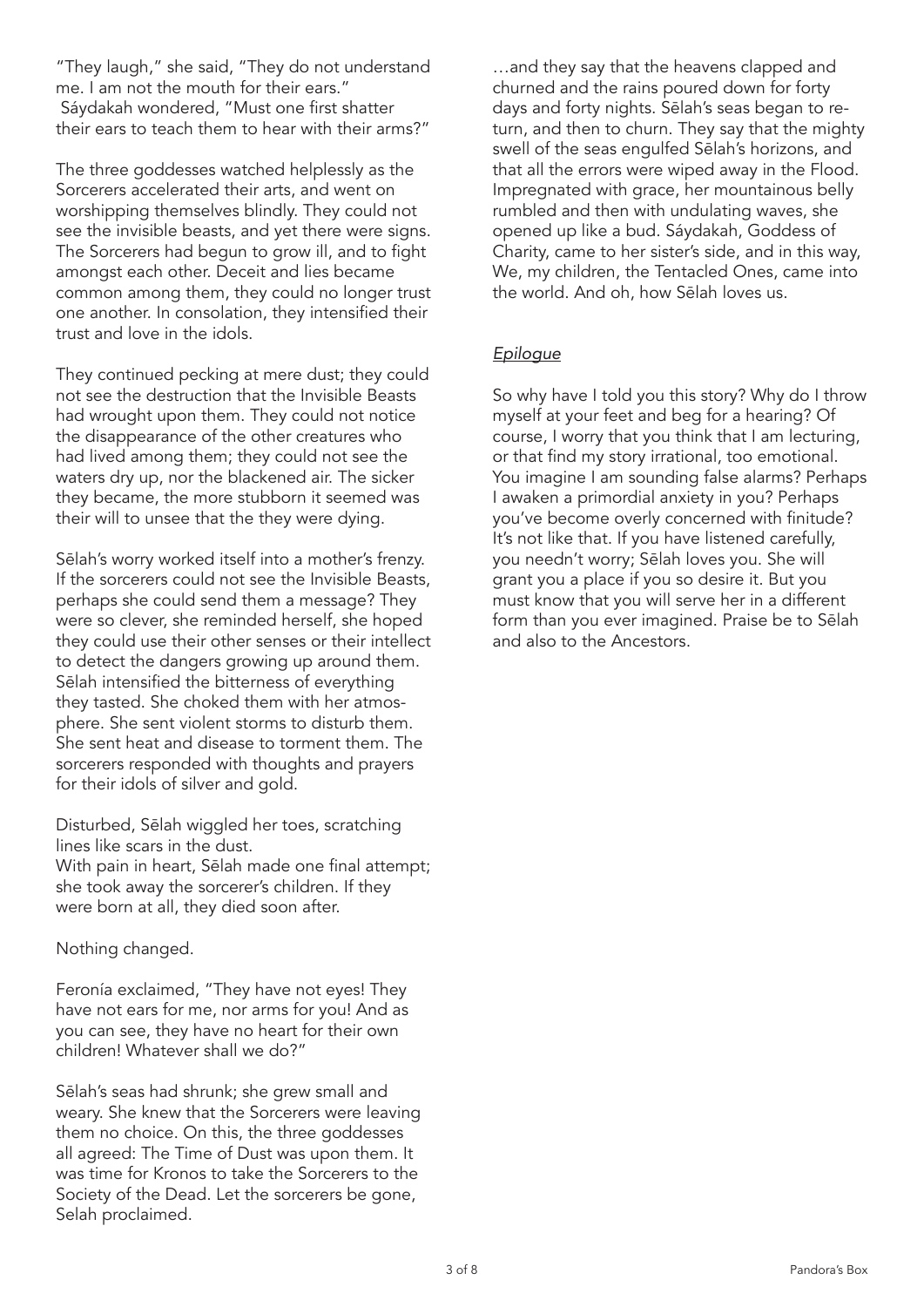### *On Names*

Sēlah: Hebrew  $\vec{q}$ לָה = "pause, and think of that". Selah is the musical mark used in the Book of Psalms to indicate a pause for reflection. Sometimes considered an alternate to *Amen "*so be it". *Selah* is a homonym with the word *sela*,  $\mathbf{y}$ ס, "like a rock", "firm". *Selah* is also used in the Rastafarian faith, at the end of a song or a sentence to accentuate the magnitude of what has been said.

*Feronía*: Latin, *ferus*, "wood" + *onia*, "dangerous state". Roman goddess of wildlife, health, and abundance. She is also the goddess who grants freedom to slaves, and thus was especially honored by the humble people. The etymology of her name suggests that she assists humans in avoiding the damage wrought by wildness and excess.

*Sádakah*: Arabic = "voluntary charity". *Sadaqah* appears many times in the Qur'an, refers to voluntary giving and seeks no return. It is not reserved to alms, but includes all types of charity, including a kind word and smile, removing an obstacle from one's path. The goal of *sadaqah* in Islam is to aid in human flourishing and enhance faith.

"The Story of the Time of Dust" is a tapestry woven from threads deriving from eons of human achievements in philosophy, religion, and storytelling. The narrative is drawn from myriad time periods, peoples, locations and traditions, drawing them together into this joyful celebration.

The Homeric Greeks believed that breath is life  $(\Psi \nu \chi \eta$  /psyche), and that breathing the names of the dead brought them back to life. Here are the names we breathe:

David Abram Aeschylus Karen Armstrong Aristophanes Avatamsaka Sutra Margaret Atwood Roland Barthes Jane Bennett The Bible Octavia Butler Lewis Carroll Anne Carson Hélène Cixous Eduardo Viveiros De Castro Gilles Deleuze Jacques Derrida Philippe Descola Emma Donoghue Euripides Vilém Flusser Peter Godfrey-Smith W.K.C. Guthrie Byung-Chul Han Donna Haraway Martin Heidegger Hesiod Brooke Holmes Homer Luce Irigaray Franz Kafka Thomas King Michele LeDoeuf Bruno Latour Audre Lorde H.P. Lovecraft Leslie Marmon Silko China Miéville Toni Morrison Friedrich Nietzsche Andrea Nightingale Todd R. Ochoa Ovid Clarissa Pinkola Estés Plato The Qur'an Seneca Socrates Starhawk Isabelle Stengers Anna Lowenhaupt Tsing Paul Veyne Alfred North Whitehead Froma Zeitlin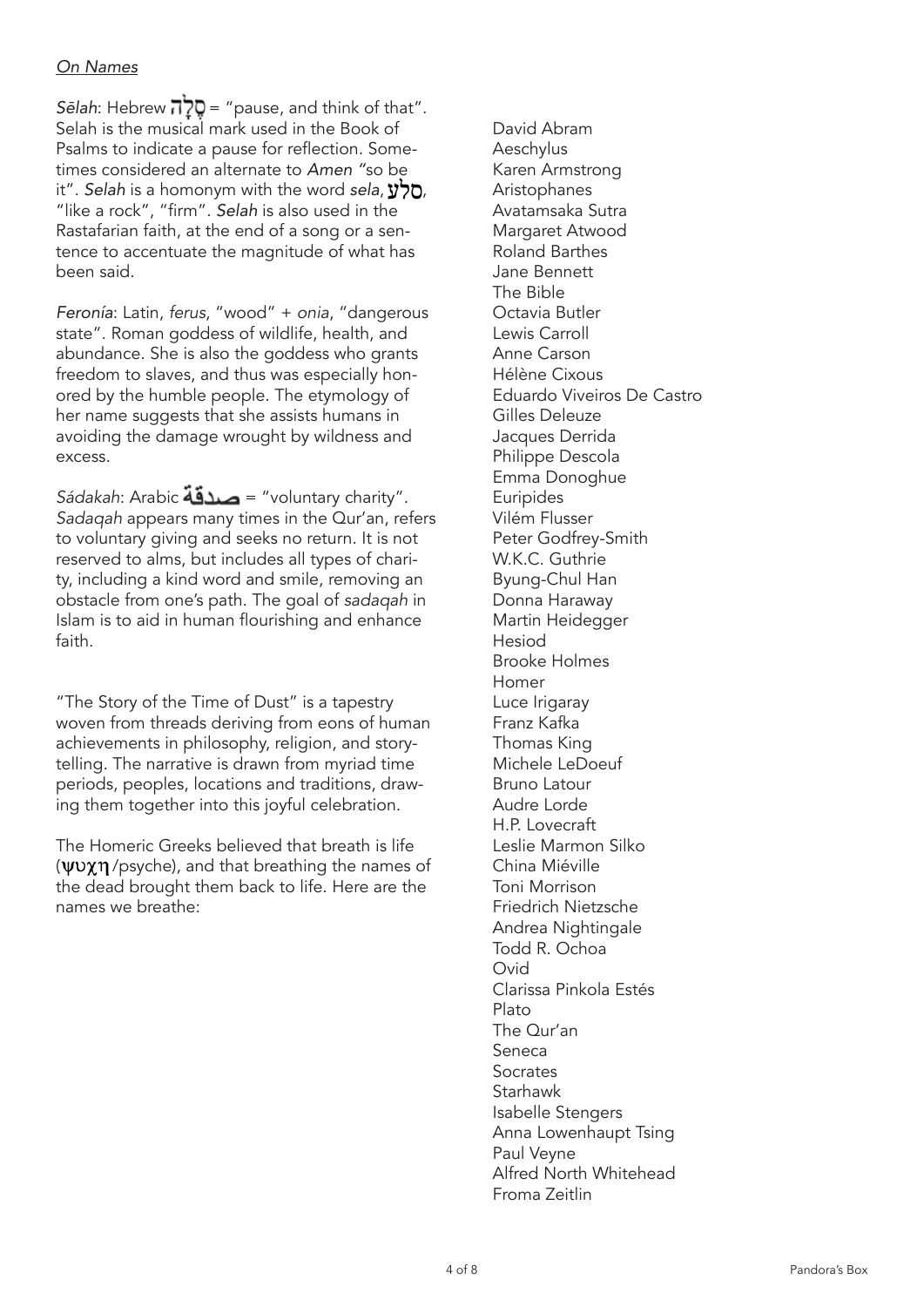# *Citations*

And the gods' own herald put a voice in her, and he named her Pandora, because all the Olympians donated gifts to her, and she was sorrow for hard-working men. ~Hesiod, *Works and Days*, "Why Life is Hard" [95-100]

Mythology should take us to rapture, even in the face of death and despair. If a myth ceases to do that, it has died and outlived its usefulness. If mythology works, it forces us to change our minds and hearts, and gives us new hope, and compels us to live more fully.

#### ~Karen Armstrong, *A Short History of Myth*

I will tell you something about stories they aren't just entertainment don't be fooled they are all we have, you see all we have to fight off illness and death. You don't have anything if you don't have the stories. ~Leslie Silko, *Ceremony*

Grandiose guilt will not do; we need to learn to notice that we were blind to a humble but difficult art. [L]earning this art also means allowing oneself to be touched and induced to think and imagine by what touches us. ~Isabelle Stengers, *Arts of Living on a Damaged Planet*

It is worse, much worse, than you think. The slowness of climate change is a fairy tale, perhaps as pernicious as the one that says it isn't happening at all.

~David Foster-Wallace, *The Uninhabitable Earth: Life after Warming: Ghosts and Monsters of the Anthropocene*

Keep holy your highest hopes! ~Friedrich Nietzsche, *Thus Spoke Zarathustra : A Book for All and None*

Life up your hearts, high, higher! And do not forget your legs! Lift up your legs, you fine dancers! ~Friedrich Nietzsche, *Thus Spoke Zarathustra : A Book for All and None*

Come my friend, I shall bury you with my own hands. ~Friedrich Nietzsche, *Thus Spoke Zarathustra : A Book for All and None*

It is invisible hands that torment and bend us the worst. ~Friedrich Nietzsche, *Thus Spoke Zarathustra : A Book for All and None*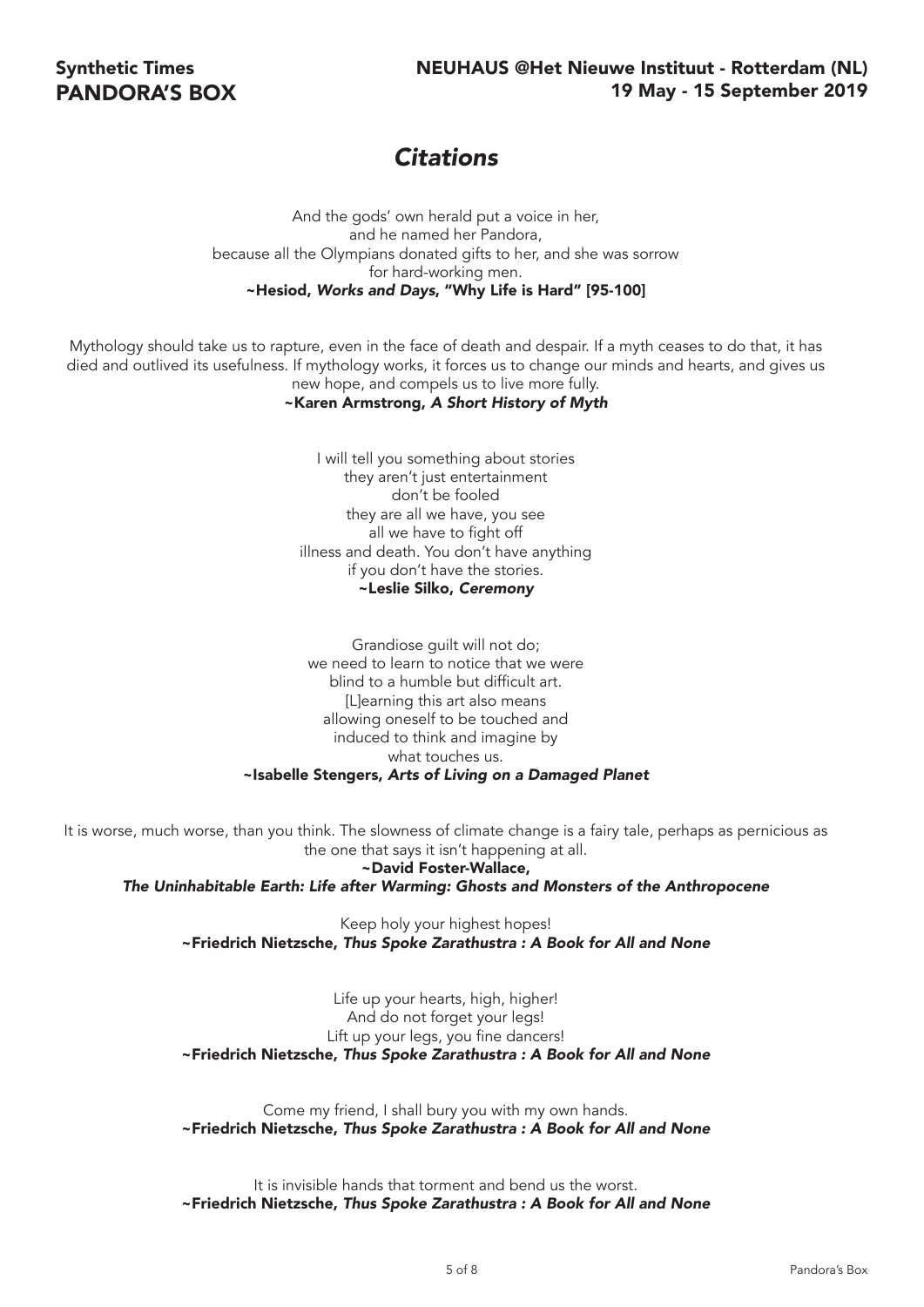# Synthetic Times PANDORA'S BOX

# *Project Overview*

Pandora's Box is an installment of the Synthetic Times series: a collaborative and iterative project conceived by Conny Groenewegen (fashion designer and material researcher), Maurizio Montalti (design researcher and hybrid designer), Adam Nocek (philosopher and design researcher), and Stacey Moran (feminist philosopher and writer).

The installation critiques and reimagines human and nonhuman timescales in relation to past and future technologies. In its current iteration, Synthetic Times invites the participant to "open Pandora's Box" in order to discover a mixture of complex temporalities and mythologies that evoke fascination, wonder, dread, and hope. The ancient Greek myth of Pandora describes the weaknesses of human behavior and the misfortunes of the human race. Given a box and told never to look inside, Pandora cannot control her curiosity and opens it, unleashing evil on the world. Hesiod's version of the Pandora myth explains where evil comes from, or as he tells it, "why life is hard." The entirety of *Works and Days* is written as a lecture, cautioning humans to obey laws of both gods and men – or else.

However, others tell Pandora's story differently; she was not at fault; she was merely a pawn in the fight between Titans and Olympians. Pandora was fashioned as a punishment for Epimetheus and his lack of foresight. Tasked with giving all the creatures on earth tools for survival, Epimetheus failed to reserve a gift for the human creatures. Prometheus loved the humans, and he knew that his brother's oversight would surely end in disaster for the human race. In order to save them, Prometheus went against Zeus' wishes, and stole fire from the gods, saving the human race.

But still Epimetheus did not learn his lesson. Even though Prometheus warned his brother not to accept any gifts from the gods, Epimetheus was enchanted by the beautiful Pandora and took her as his wife. Pandora tried gallantly to tame her curiosity, but one day, overcome with curiosity, she opened the jar. At once, all the illnesses and evils escaped the jar! As soon as she saw what she had done, she closed it as fast as possible, but not fast enough. Only Hope remained.

The story of Pandora's Box is marked by Epimetheus' lack of foresight. Today the phrase, "Pandora's box" means "a source of troubles."

It is a metaphor that suggests we don't know what we're getting ourselves into. Our actions today have consequences tomorrow, but we cannot know precisely how they will affect our future. As an exhibition, Pandora's Box explores the nature of unheeded warnings, of the unknown consequences of our actions. It enfolds this myth with our attempts to technologically dominate the material world, and suggests that—as our era of extreme climate change warns—these attempts may very well bring about human extinction. Pandora's Box allows humans to glimpse their own extinction, and invites them to view "Hope" as embodied by Pandora herself. Pandora's very existence, as a sentient being, has emerged from their hard work. Pandora reserves Hope for humans, even in their impending absence.

### **Specifications**

To explore this mythical space of both dread and hope, the installation invites participants to engage in a speculative archeology. Through mythical fabulation and physical engagement, participants are asked to investigate how their actions may not only bring about their own extinction but also pave the way for the emergence of a new species, a new and unknown form of sentience, that may one day inquire into its ancestral origins: namely, humans.

Pandora's Box anchors this examination in a mythological retelling of the past and future of human mastery and domination of the material world through its hands and arms. These human limbs are conceived of as technologies that allow humans to grasp, engineer, and transform the world. In this playful history, we conceive of the "arm-hand" as an entangled physical and symbolic system that enacts strength, dominance, and efficiency. It is a technology that enables Anthropos to at once grasp (physically and intellectually) and make use of the world for its own purposes. This embodied technics makes it possible for humans to design the world in their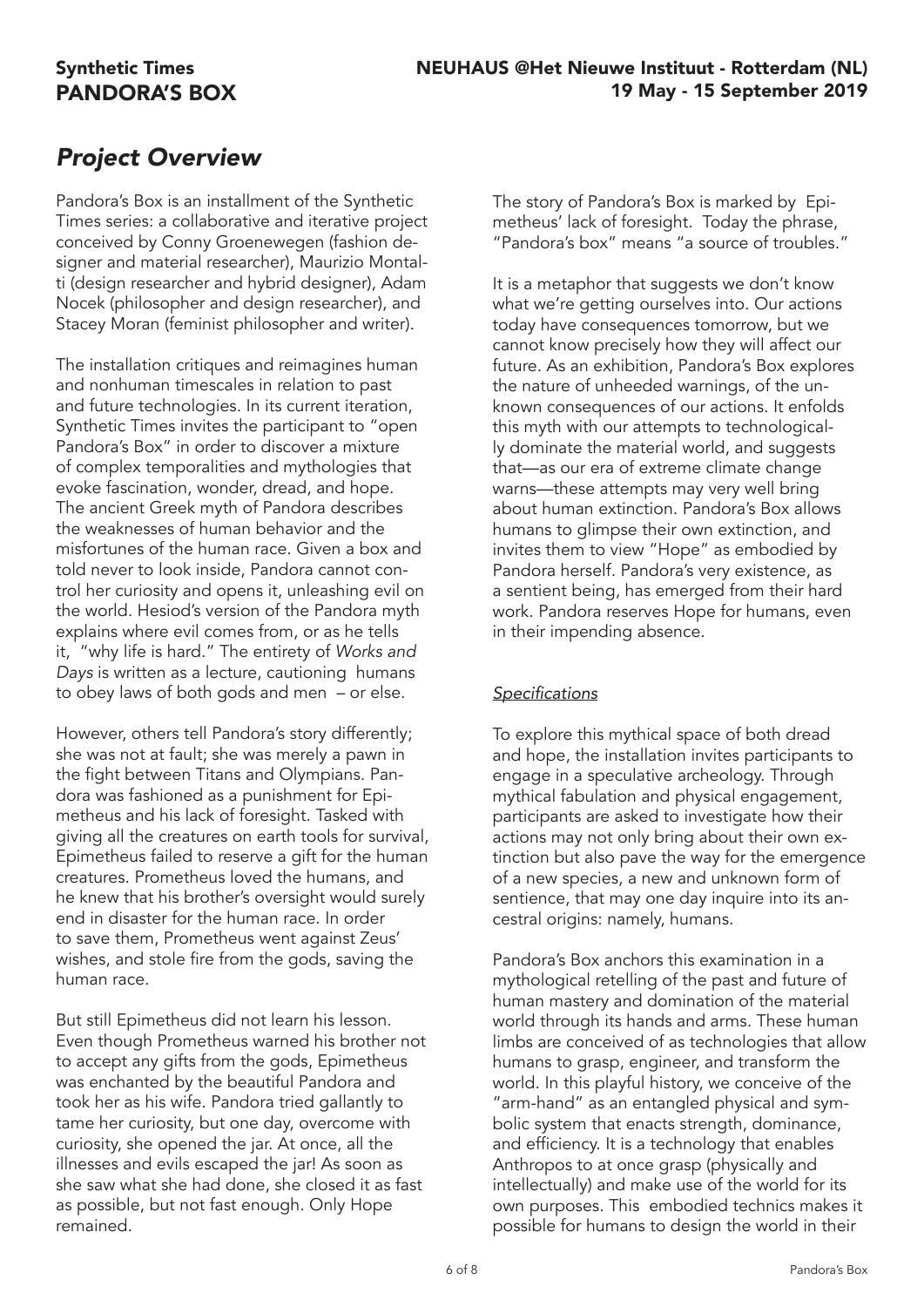own image.

As Martin Heidegger writes in his essay, "What is Called Thinking," thought is a form of "handiwork" (*Handwerk*). Responding to this provocation, Jacques Derrida explains that, "the hand," for Heidegger, "is *monstrosité*, the proper of man as the being of monstration (i.e., both the monstrous and the demonstrative). This distinguishes him from every other *Geschlecht* ('species'), and above all from the ape. The hand cannot be spoken about without speaking of technics" (Derrida, "Geschlechte II: Heidegger's Hand," 169). According to Derrida, the hand, human thought, and technology are inextricably bound together. Pandora's Box freely plays with this proposition, and explores the technological world that the hand, in close proximity to the arm, makes possible, and also thinks carefully about the future of this world, and whether there is place for the human within it.

To this end, the installation features a variety of playful and interactive components. Each of them invites the participant to explore different mythical frames for how hands, arms, and technologies collide in human history. Perhaps most noticeably, there are two wheels featured in the exhibition space. The large wheel on the left operates like a hamster wheel with a mirrored interior. A combination of walking, grasping (with the hands), and pulling (with the arms) propels the wheel. But as the wheel turns, what the participant sees is only herself, expressing the way in which humans have historically regarded the material world as "standing reserve" (*Bestand*) for their own use and disposal.

Again, here's Heidegger: "the impression comes to prevail that everything man encounters exists only insofar as it is his construct…It seems as though man everywhere and always encounters only himself" (Heidegger, "The Question Concerning Technology," 27). The mirror does not offer a faithful reflection, however. The images are distortions (like funhouse mirrors). The participant begins to realize that she is using her arms and hands to make distorted images of herself, images that she no longer recognizes as herself. This misrecognition of the role of the human in its own productions reflects media theorist Marshall McLuhan's interpretation of another ancient Greek myth. According to McLuhan, Narcissus, the beautiful boy who fell in love with his own image, reflects our own relation to technology. It is indicative of our "narcotic culture" to mistake our own creations for something outside ourselves. In the end, just like Narcissus, the work one does to turn the wheel, only reflects back

the material world in a distorted form. As the wheel on the left is made to turn, the wheel on the right turns in the opposite direction. The latter wheel resembles a giant petri dish where human-engineered plastic and organic matter mix together. The living and the non-living, the biological and the synthetic, are combined to create something new. Thus, while the participant works to turn the wheel, she gazes at her distorted image and unwittingly produces a dangerous and toxic recipe (her distorted, Frankensteinian image). Together, the wheels express how human ingenuity and design engender a technologically engineered material world that is a distorted reflection of human desire. And this distortion will prove to be suicidal.

The mythical space of the installation does not end with bitter warnings and finger wagging, the all-too-familiar rhetorical frame for the so-called Anthropocene. Instead, there is a kind of perverse hope that pervades the work and is exemplified by the haunting audio, which presumably originates from an unknown, future species who tells the story of its own origin: the cunning and destructive force of human "handiwork." The human participant is invited to listen and experience the mythical retelling fabricated by the species-to-come. However, this is a retelling that defies standard genre conceits, since it is experienced as simultaneously etiological (myth of origin) and eschatological (myth of finality). This blending of mythical genres creates a temporal complexity that does not resolve neatly into linear timelines: the human event is experienced as both an ending and a beginning at the same time.

The physical space of the exhibition is designed to reflect this temporal complexity. It is as if the installation were the physical manifestation of the myth. The playful and even whimsical layout encourages participants to see themselves, indeed their own history of "handiwork," from the perspective of what is not human. And yet, this is a non-human perspective that humans have had an essential hand in designing. For this reason, humans are able to faintly recognize themselves in this future: a mutant species whose nervous system is at least as complex as the human's, but is located primarily in its arms and hands, and not its brain. This (cephalopodic) distribution of hand-arm intelligence is reflected in every aspect of the installation, and it is by means of it that humans are invited to mythically reframe human history, and as Sēlah's musical name suggests, to pause and think on that.